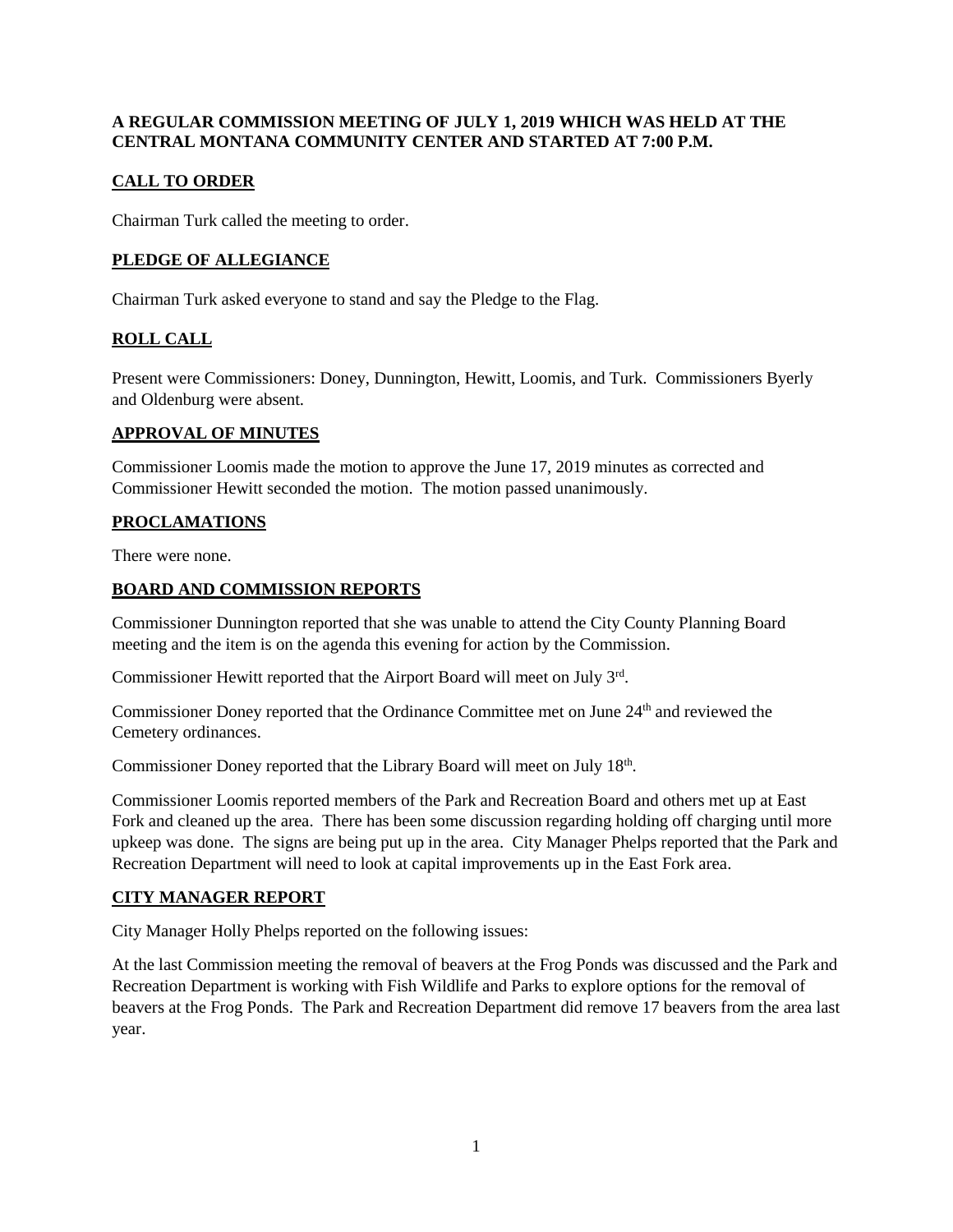The City Manager continues to work with Top Star Properties on getting easements in place for the H Street water and sewer project. The developer plans on obtaining an additional 20 feet on the west side of H street so that both the water and sewer mains can be installed off the driving surface. After the construction, the City will be responsible for the mainline. It is important to get easements in place so that the City has access to operate and maintain the system. The easements need to be in place before the system is accepted by the City. Recently, there have been some questions regarding Mile Drive. Mile Drive is a private road easement located in the County and on the west side of the Town and Country building site. An example of the easement is attached and once the easements are signed by the property owners, they will come before the Commission for approval.

The Lewistown Sea Lions swim team will be holding their annual swim meet July 13<sup>th</sup> and 14<sup>th</sup> at the swimming pool. The pool will be closed much of that weekend. Camping for the swim meet will be allowed in and around Frank Day Park. The last storm took a couple of trees down at Frank Day Park and unfortunately, these were relatively health trees.

The City currently has a couple of positions open. The openings are for the Trails Coordinator, Police Officer and Part time Dispatcher.

The Fourth of July parade will be at 11 am and if you check the newspaper there is a full list of events for the day. Make it Happen also rescheduled their Summer Celebration for the fourth of July. The Police and Fire Departments have been out to the Fireworks stands and working with them to educate the public on the new ordinance.

Clean up of the old City Dump continues. Last winter samples were taken to explore the extent of the Penta contamination. Those samples indicated that additional soil will need to be removed and disposed of. Additional sampling will need to be explore how much additional soil needs to be removed. This is sampling is planned for the week of July  $11<sup>th</sup>$  and the hope is that the soil could be removed late this summer.

#### **PUBLIC COMMENT** - on non-agenda items

There were none.

#### **CONSENT AGENDA**

Commissioner Loomis made the motion to approve the consent agenda and Commissioner Doney seconded the motion. The motion passed unanimously. The consent agenda was the acknowledgement of the claims that have been paid from June 13, 2019 to June 27, 2019 for a total of \$201,548.80

#### **\*REGULAR AGENDA – Resolutions, Ordinances & Other Action Items:**

1. Public hearing to hear comments to amend the City of Lewistown Official Zoning Map for property being considered for an initial zoning designation as part of a petition for annexation from New Life Assembly of God Church Lot 1B of the New Life subdivision

Chairman Turk opened the public hearing to hear comments to amend the City of Lewistown Official Zoning Map for property being considered for an initial zoning designation as part of a petition for annexation from New Life Assembly of God Church Lot 1B of the New Life subdivision. City Manager Phelps explained that Lot 1A is located east of the ShopKo buildings and adjacent to the highway was annexed and zoned  $C - 3$  back in 2010. The Commission approved the annexation of Lot 1B by petition and now it needs to be zoned. The City County Planning Board met and held a public hearing and received no negative feedback and recommended approval of C-3 Highway Commercial zoning which is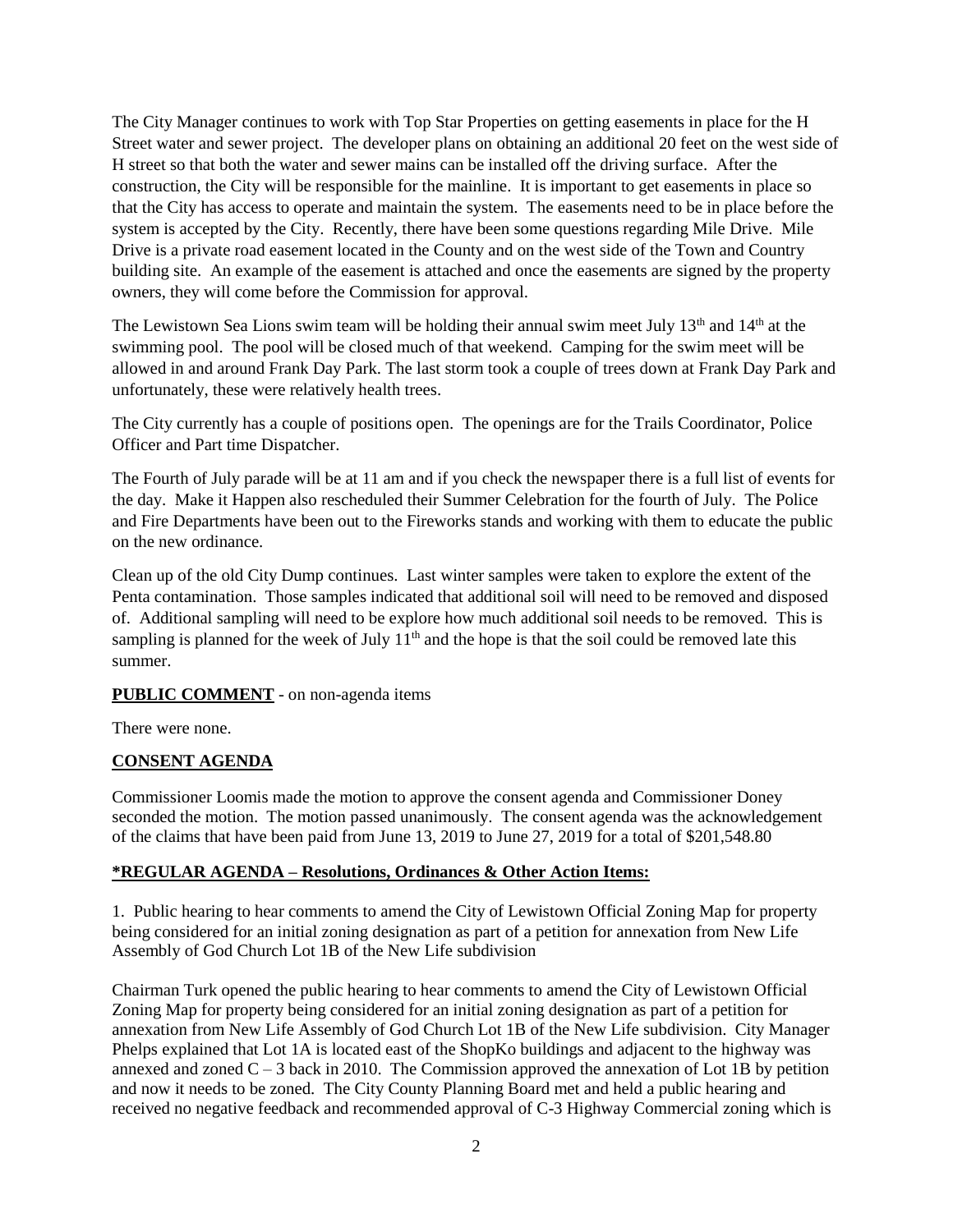consistent with the zoning of the area. Mr. Richard Batterick asked where the if lot 1B was behind lot 1A. Commissioner Turk asked for comments from the audience and Commission. There being none, the public hearing was closed.

2. Discussion and action on approve the recommendation from the Zoning Commission to amend the City of Lewistown Official Zoning Map for property being considered for an initial zoning designation as part of a petition for annexation from New Life Assembly of God Church Lot 1B of the New Life subdivision

City Manager Phelps explained that is for zoning Lot 1B of the New Life subdivision located East of ShopKo and adjacent to Meadowlark Lane. This lot was recently annexed by petition by the City Commission. The City County Planning Board held a meeting and recommends approval a C-3 Highway Commercial Zoning. Commissioner Doney made the motion to approve the recommendation from the Zoning Commission to amend the City of Lewistown Official Zoning Map for property being considered for an initial zoning designation as part of a petition for annexation from New Life Assembly of God Church Lot 1B of the New Life subdivision and Commissioner Dunnington seconded the motion. Commissioner Hewitt asked if the Lot is in a floodplain? City Manager Phelps answered that the front lot does have its own floodplain. City Manager Phelps explained that certain criteria would need to be met if they chose to build in the floodplain. Commissioner Turk asked for comments from the audience and Commission. There were none and those voting in favor of the motion were Commissioners, Doney, Dunnington, Loomis and Turk. Commissioner Hewitt voted against and Commissioners Byerly and Oldenburg were absent.

3. Discussion and action on setting the street maintenance assessment for fiscal year 2019-2020

City Manager Phelps explained that included in the Commissioners packet is an excel spreadsheet showing the Street Maintenance Assessments over the last several years. City Manager Phelps briefly explained that spreadsheet making note that per the Street Maintenance resolution there is a cap of 15,000 square foot for a residential home. City Manager Phelps reported that there are three options before the Commission for the street maintenance assessment rate. The first option is to stay the same, second option is to decrease a tenth of a cent and the third option is to increase it a tenth of a cent. City Manager Phelps stated that there has been an increase in oil costs. City Manager Phelps further stated that the assessment funds the street department for the City of Lewistown which includes labor, equipment and repairs. Commissioner Doney made the motion to increase the rate one tenth of a cent to .033000 and Commissioner Turk seconded the motion. Commissioner Turk asked for comments from the audience and Commission. There being none, the question was called for and the motion passed unanimously.

4. Discussion and action on awarding the 2019 Street Improvement Bid

City Manager Phelps explained that a few Commission meetings ago a presentation was done on how the City streets are evaluated and options to repair streets. As a result, the 2019 Street Improvement project was developed and then put out to bid. The City received one bid from Century Companies in the amount of \$944,923.00. City Manager Phelps explained that that City budgeted around \$600,000 for a street project and the Public Works Director Killham went to Century Companies and change ordered the bid to better fit the budget. Further discussion followed regarding the deducts. Commissioner Doney made the motion to approve the 2019 Street Improvement Bid to Century Companies in the amount of \$600,757.56 and Commissioner Loomis seconded the motion. Commissioner Turk asked for comments from the audience and Commission. There being none, the question was called for and the motion passed unanimously.